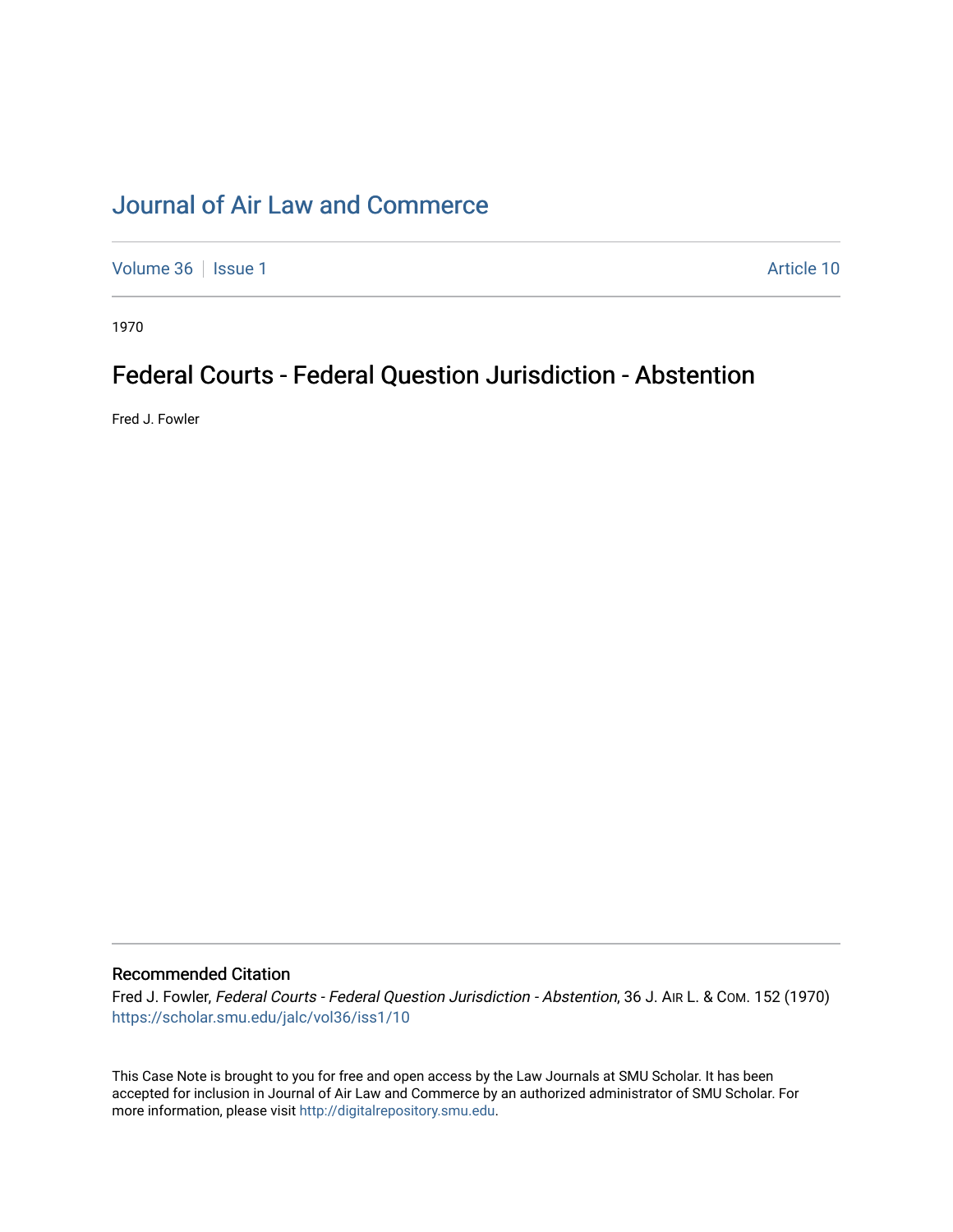## Federal Courts **-** Federal Question Jurisdiction -Abstention

Plaintiff, as executor, filed a suit in a United States district court against the City of Atlanta, Georgia, alleging a "taking" of property without compensation. Plaintiff claimed that this taking was caused by low level flights over his property of commercial jet aircraft using the facilities of the Atlanta Municipal Airport. The plaintiff's petition alleged jurisdiction based on a federal question<sup>1</sup> and on a federal statute.<sup>2</sup> The district court entered judgment dismissing the action for failure to state a substantial federal question and granted defendant a judgment on the merits. Plaintiff appealed to the Court of Appeals for the Fifth Circuit which, although disagreeing with the district court's disposition of the case, agreed that the essential issue' could best be determined by the state court. *Held, reversed and remanded:* Although the district court has jurisdiction over the case, it should abstain from exercising such jurisdiction until it is certain that the plaintiff cannot obtain relief in a state condemnation suit. *Creel v. The City of Atlanta, 399* F.2d 777 (5th Cir. 1968).

The *Creel* ruling by the court of appeals is another application of the abstention doctrine in federal courts. This doctrine is practiced in those cases where the federal court, although having jurisdiction of the case, chooses not to exercise it. There are at least three basic situations in which this doctrine has been applied. These include: (1) Situations where the case can be disposed of by state law; (2) situations where the case involves uncertain issues of state law; and (3) situations where the federal court ruling might constitute an interference with a state's administration of its own affairs. These situations are not strictly differentiated, however, and there is a great deal of overlapping.

Perhaps the leading case in the development of the doctrine was *Railroad Commission of Texas v. Pullman Company.' Pullman* initiated the practice of a federal court abstaining from exercising its jurisdiction where the case could be disposed of by state law. This case, which reached the Supreme Court on appeal from the Western District of Texas, arose when the Texas Railroad Commission ordered that no sleeping car could be operated on any railroad in Texas unless the car was in the charge of an employee having the rank of Pullman conductor.' In areas of Texas where passenger traffic was light and the trains carried only one sleeping car, it was the custom for the porter, who was traditionally a Negro, to be in

<sup>&#</sup>x27;U.S. **CONST.** amend. XIV, **S** 1.

<sup>228</sup> U.S.C. **§** 1331 (a) (1964). This section provides that the "district court shall have original jurisdiction of all civil actions wherein the matter in controversy exceeds the sum or value of \$10,000 exclusive of interest and costs, and arises under the Constitution, laws, or treaties of the United States."

<sup>&#</sup>x27;The Georgia constitutional interpretation and handling of municipal eminent domain.

<sup>4312</sup> U.S. *496* (1941).

*<sup>5</sup> Id.* at 489-98.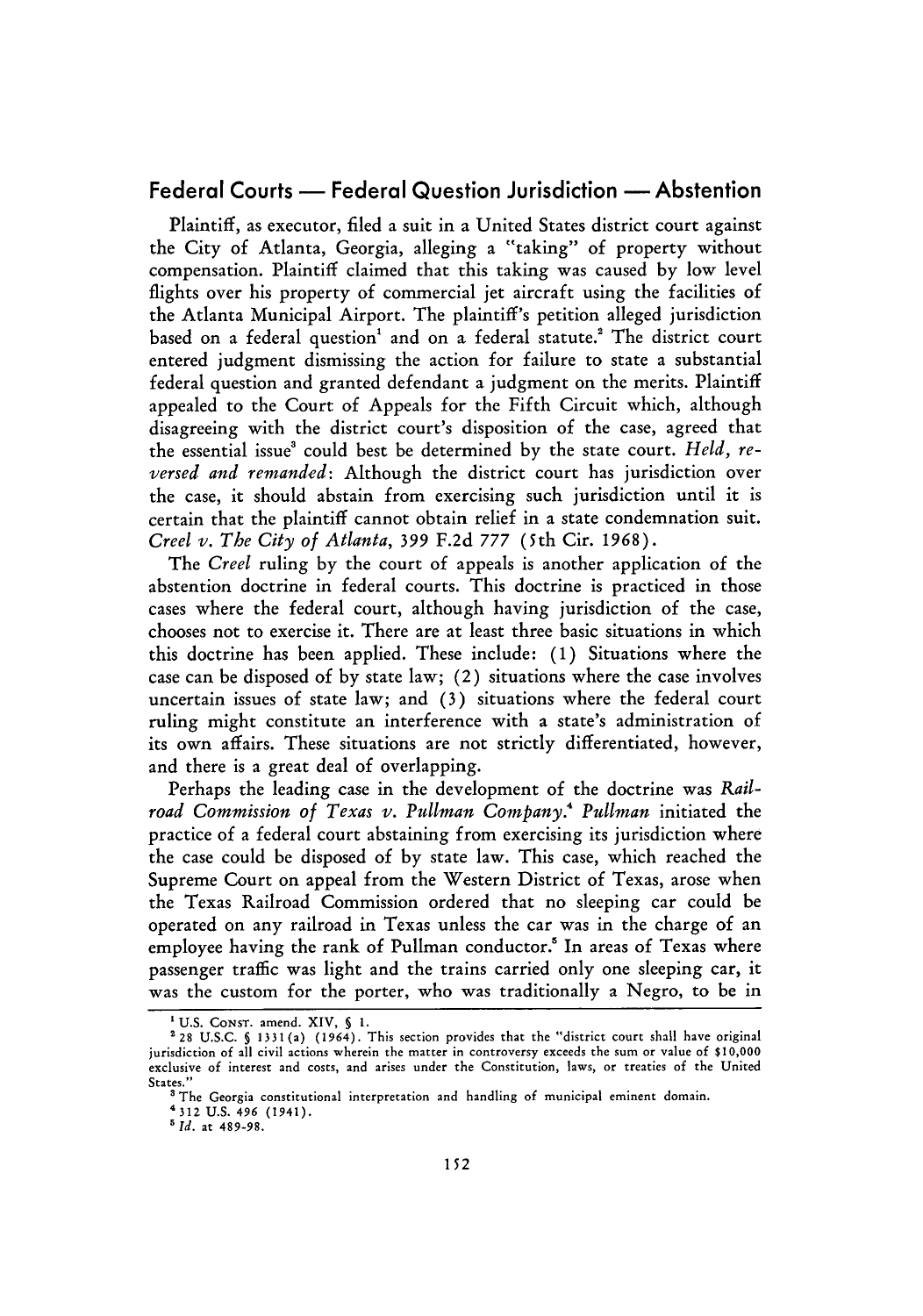charge. The Pullman Company and the railroads affected then brought a successful action in the federal district court to enjoin the Commission's order. The basis for this attack was that the order was unauthorized by Texas law and in violation of the equal protection, the due process, and the commerce clauses of the United States Constitution.' The Supreme Court ruled that the Pullman complaint raised a substantial constitutional issue, but recognized that the constitutional ruling could be avoided here if the state courts made a definite determination of the state law issue. Reasoning that sensitive areas of social policy as presented by the *Pullman* case could best be handled by the state court, the Court remanded the case to the district court directing it to retain jurisdiction pending a state determination of the Commission's authority.<sup>7</sup>

The federal courts have also employed the abstention doctrine in that line of cases in which the state law has not yet been considered by the state courts.' The reasoning in these cases is that a lower federal court's decision of the issues which should be determined by the state court "cannot escape being a forecast rather than a determination."9 By abstaining from a premature ruling on state statutes, federal courts avoid making a ruling which may later be displaced by state adjudication." In part, the rationale is that by handling state issues in this manner, the independence of the state governments is preserved and tranquil operation of the judiciary is insured.

The third area where abstention has been utilized is in those cases where federal action might interfere with state administrative action." The leading case in this area is *Alabama Pub. Serv. Comm'n v. Southern R."* The case arose when the Southern Railway Company brought suit in federal district court under the due process clause challenging an order by the Alabama Public Service Commission barring the discontinuance of certain of its passenger services. The district court granted a permanent injunction against the Commission, and on appeal the Supreme Court reversed, saying that the matter was one of state administration and could best be remedied by state action.<sup>13</sup> Here the Court found neither unclear state statutory issues, as in *Pullman,* nor a constitutional questioning of the state statute. The basis for abstention appears to have been the availability of state court review of the administrative order and the feeling that a ruling here would constitute an interference with matters primarily of state concern.

Strangely enough, however, the abstention doctrine has not been strictly followed in *Pullman* and *Alabama-type* situations. There are cases involv-

 $13 \, \mu$ .

*<sup>6</sup> id.* at 498.

*<sup>&#</sup>x27;Id.* at 501-02.

<sup>&#</sup>x27;Harrison v. NAACP, 360 U.S. *167,* 177-78 **(1959);** Shipman v. Du Pre, **339** U.S. 321 **(1950).**

<sup>&#</sup>x27;Railroad Comm'n of Texas v. Pullman Co., **312** U.S. 496 (1941).

<sup>&</sup>lt;sup>10</sup> Lee v. Bickel, 292 U.S. 415, 425 (1934).

<sup>&</sup>lt;sup>11</sup> Burford v. Sun Oil Co., 319 U.S. 315 (1943). Here, the Supreme Court ruled that it was proper for a federal equity court to decline to exercise its jurisdiction to determine the validity of an order made by a state commission whose existence was authorized by a state conservation statute. <sup>12341</sup>**U.S.** 341 **(1951).**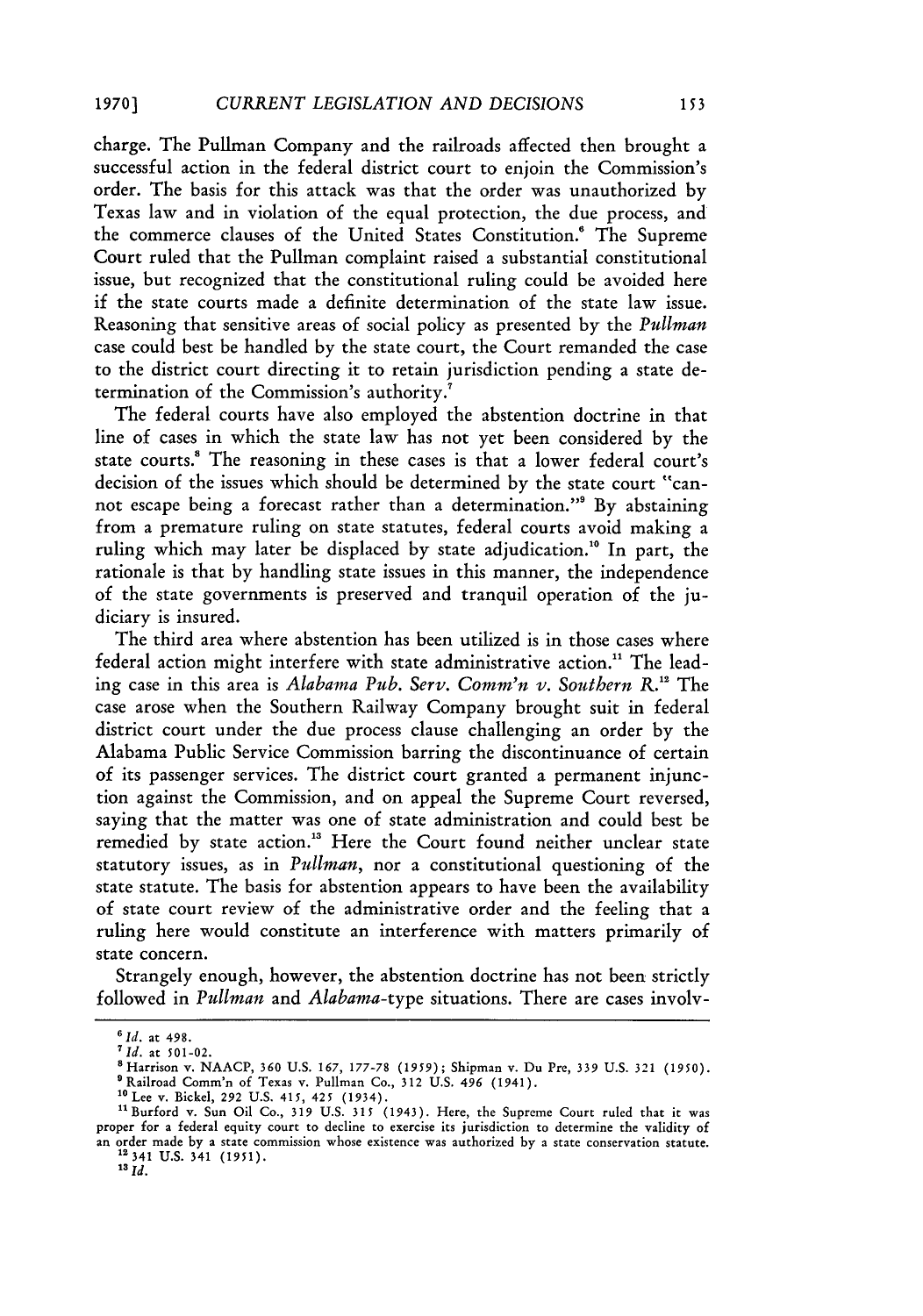ing similar issues where neither the *Pullman* rule nor the *Alabama* rule was applied."' There are also various limitations to the application of the abstention doctrine. Prior to any ruling on the question of abstention, a party must show that his case raises a substantial federal question." It is mandatory that the dispute over the federal law be essential in the case and not a background issue.<sup>16</sup> This requirement prevents a federal question from being asserted solely for the purpose of obtaining jurisdiction. Even though jurisdiction has been established, federal courts have limited the exercise of their jurisdiction where a party's rights could be protected **by** state action. This self-imposed restriction has not been employed, however, where there is a lack of adequate procedure in state courts<sup>17</sup> or where deferring to a state court might cause the plaintiff irreparable harm.<sup>18</sup> Abstention has also been limited to more frequent application in suits at law, where the practice has been for the federal district court to decide even difficult and doubtful questions of state law,<sup>19</sup> as opposed to those in equity.<sup>20</sup>

Having imposed the abstention doctrine, the federal courts have adopted several post-abstention techniques for dealing with the case. The method common in *Pullman*-type cases<sup>21</sup> is to retain jurisdiction pending a determination of proceedings to be brought in the state court.<sup>22</sup> When federal courts have adopted this type of procedure, they have given state courts time to make a ruling either in pending litigation or in other litigation which might be instituted within a reasonable time.<sup>23</sup> By utilizing this procedure, federal courts avoid deciding many complex problems of state law.

Other federal courts, after practicing abstention, have retained jurisdiction while the plaintiff sought a ruling on an issue of state law in the state courts.<sup>24</sup> Florida even has a statute permitting a federal court of appeals to certify an issue of Florida law to the Florida Supreme Court.<sup>25</sup> **By** handling the case in this manner, the federal court avoids making a

<sup>&</sup>lt;sup>14</sup> In Meredith v. Winter Haven, 320 U.S. 228 (1943), the Supreme Court ruled that uncertain state law was not an appropriate ground for a federal court of equity to decline to exercise its jurisdiction. **A** similar ruling was given in County of Allegheny v. Frank Mashuda Co., **360 U.S. 185 (1959).** Here the Court said that the federal district court should not abstain from exercising jurisdiction in a Pennsylvania eminent domain proceeding even though applying the state law would pose difficult federal constitutional questions. 15Stanturf v. Sipes, **335 F.2d** 224 (8th Cir. 1964); Mosher v. City of Boulder, **225** F. Supp.

**<sup>32,</sup>** 34 **(D. Colo.** 1964). <sup>6</sup> Johnson v. Byrd, **354 F.2d 982,** 984 (5th Cir. *1956).* " Creasy v. Stevens, **160** F. Supp. 404 (W.D. Pa. **1958),** *revd on interpretation of state law*

*sub nonm.* Martin v. Creasy, **360 U.S. 219** *(1959).* "aToomer v. Witsell, 334 **U.S. 385, 391-92** (1948).

**<sup>&#</sup>x27;"** Markham v. Allen, **326 U.S.** 490 (1946). "Harlow v. Ryland, **172 F.2d 784,** *785* (8th Cir. 1949).

<sup>&</sup>lt;sup>21</sup> The *Pullman*-type case exists where there is a constitutional issue that need not be determined if the state court will act.

<sup>&</sup>lt;sup>22</sup> Gov't and Civic Employees Organizing, Comm., CIO v. Windsor, 353 U.S. 364, 366 (1957);<br>Spector Motor Service v. McLaughlin, 323 U.S. 101 (1944); City of Chicago v. Fieldcrest Dairies, **316 U.S. 168** (1942); Railroad Comm'n of Texas v. Pullman Co., **312 U.S.** 496, 501-02 (1941). *2S Id.*

<sup>&#</sup>x27; <sup>4</sup> Louisiana Power **&** Light Co. v. Thibodaux, **360 U.S. 25** *(1959).* In this case the Supreme Court approved a district judge submitting a Louisiana statute to the Louisiana Supreme Court for a declaratory judgment. Lecter Minerals, Inc. v. United States, **352 U.S.** 220, **230 (1957).**

**<sup>&</sup>quot;FLA. STAT. § 25.031 (1961).**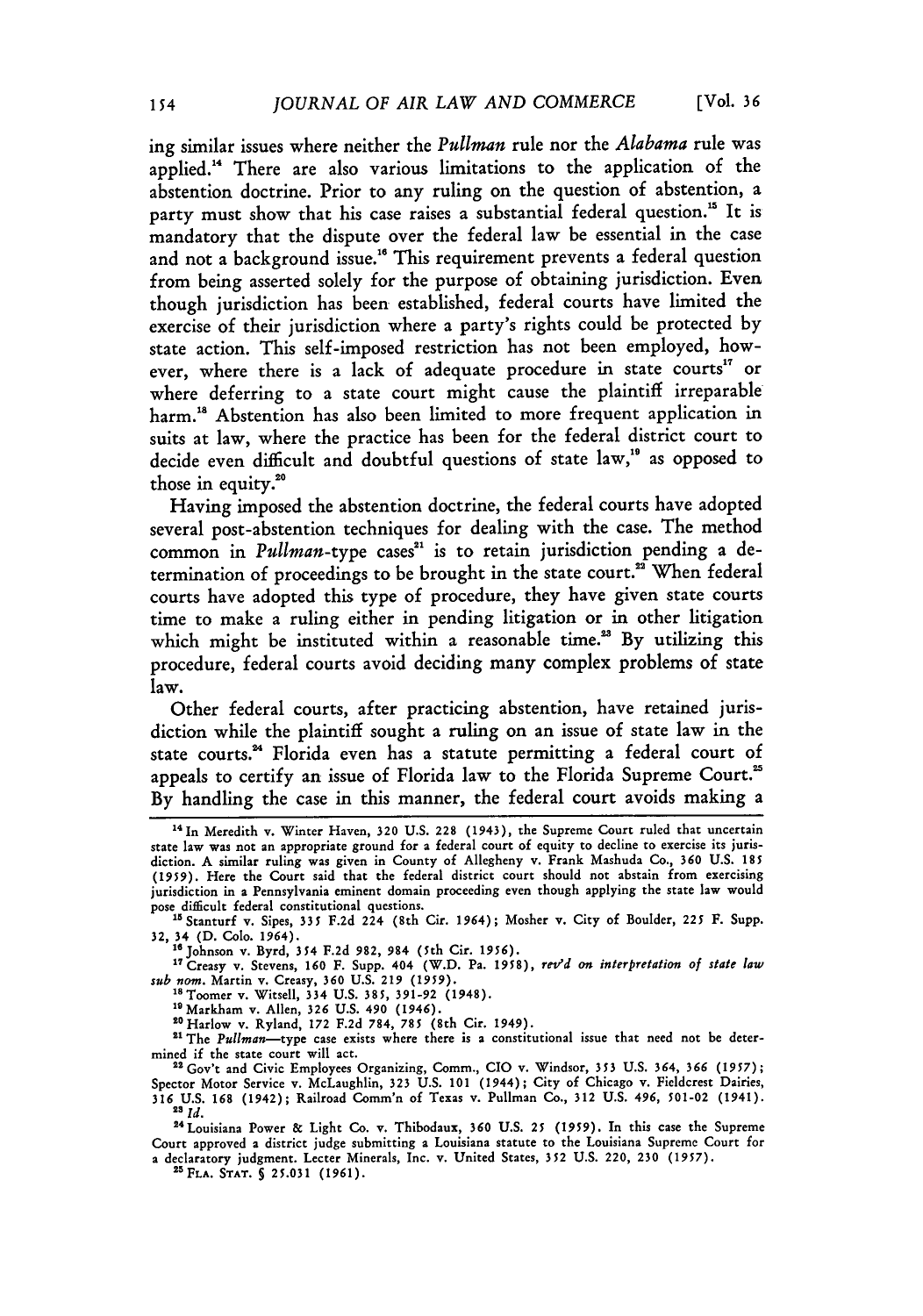ruling based on a question of state law, which when determined with finality by the supreme court of the state, may necessitate a reversal of the federal court decision.

A final post-abstention procedure has been 'to dismiss the action completely.<sup>26</sup> In dismissing the action the courts have reasoned that where the issues involved are primarily of local concern and the state court does have adequate judicial precedent for handling the matter, it is in the interest of comity to dismiss the case.<sup>27</sup> This technique is particularly common in the *Alabama-type* case.

In *Creel v. City of Atlanta,* the factual situation was somewhat different from previous cases where abstention was invoked. Here plaintiff had filed suit for damages in a district court alleging jurisdiction based on the assertion of a federal question." He contended that the continuous flights of jet aircraft over decedent's property, which was adjacent to the Atlanta airport, rendered it useless and was a taking within the meaning of the Fourteenth Amendment."9 At the time of this suit, it appeared that there was and had been some litigation between the parties on the same matter in the state courts.<sup>30</sup> When this case was heard, there was pending in the state court an action by the City of Atlanta to condemn decedent's property.

The first problem the district court faced was to determine if it had jurisdiction. The controlling consideration in deciding matters of jurisdiction is the wording of the complaint.<sup>31</sup> To this extent "the party who brings a suit is master to decide what law he will rely upon and therefore does determine whether he will bring a suit arising under the . .. [Constitution or laws] of the United States by his declaration or bill."<sup>32</sup> Relying on *Bell v. Hood*<sup>33</sup> the trial court decided it had jurisdiction.

The district court then dismissed the suit on the merits for failure to state a substantial federal question. The basis of the decision was that the main issue of the case could best be determined by the state court. It is this dismissal which is the real problem presented in *Creel,* since the possible effect of the dismissal in district court was to deny petitioner any relief whatsoever. If Georgia law would prevent petitioner from maintaining his action in the state courts under any circumstances,<sup>34</sup> he would

" t Bell v. Hood, **372 U.S.** 678, **681** (1945).

**"** The Fair v. Kohler Die & Specialty Co., 228 U.S. 22, *25 (1945).* **22327 U.S.** *678* (1945).

**<sup>&</sup>quot;** Great Lakes Dredge and Dock Co. v. Huffman, 319 **U.S.** 293 (1943); Pennsylvania v. Williams, 294 **U.S.** *176* (1935).

**<sup>27</sup>** *id.*

<sup>2828</sup> **U.S.C. §** 1331 (1964).

**<sup>&</sup>quot; U.S. CONST.** amend. XIV, **§** 1.

**<sup>20</sup>** The City originally **filed** an action in the state court to condemn an easement over the property. That action was dismissed, however, and at the time of plaintiff's suit there was an action **by** the City pending in the state courts to condemn the property in its entirety.

**<sup>4</sup>** The City was seeking fee simple title in its condemnation action which was pending in the state court. If petitioner prevailed in this suit he would be entitled to damages caused by the flights over his property for the remaining value of his fee simple interest. He contended that under Georgia law he would be unable to maintain his action for flight damages in the state court and that in the condemnation proceeding he could not litigate his claim for damages.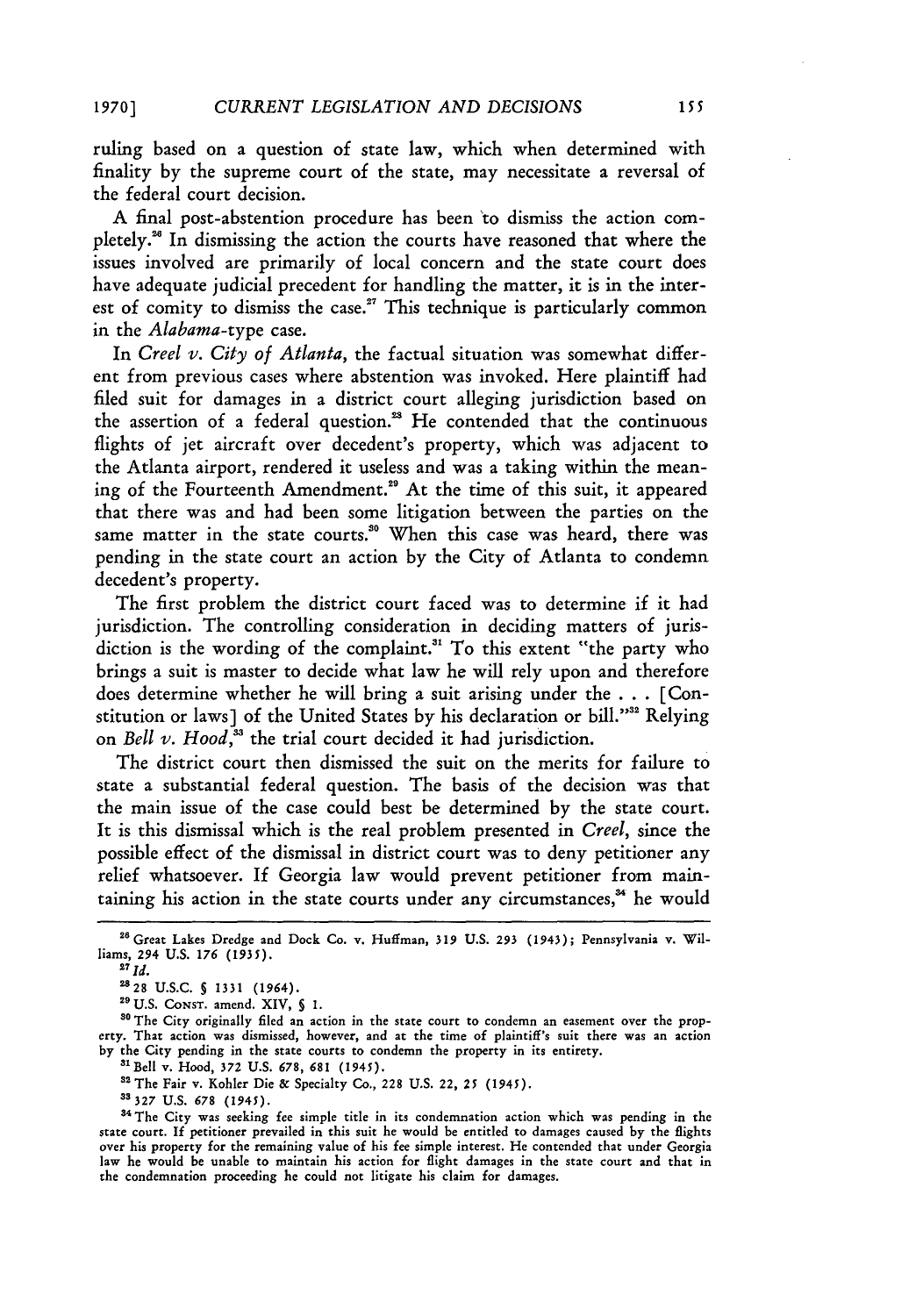be without a remedy. The previous dismissal in the federal district court also would bar plaintiff from any subsequent suit in the federal courts.

In *Creel*, then, the principal issue before the Court of Appeals for the Fifth Circuit was whether or not the complaint really raised a dispute over federal law. To invoke the jurisdiction of a federal court, the federal issue must be substantial and not merely lurking in the background.<sup>35</sup> Looking at the petitioner's complaint, the court of appeals concluded that the federal question was not a background issue. The complaint specifically alleged a violation of the fourteenth amendment. This alleged violation was "not only the gist but the whole foreground of the lawsuit."<sup>36</sup> In addition, the court cited *Griggs v. Allegheny County<sup>37</sup>* and *United States v. Causby"8* as examples of cases where allegations of continuous overflights were deemed sufficient to make out a federal cause of action.

Thus, the most significant inquiry in the case arose. Having concluded that petitioner had properly invoked the jurisdiction of the district court in his suit for flight damages, but agreeing with that court that the issue of municipal eminent domain was primarily a state matter, what decree should it render? The problem was intensified by the fact that the city was seeking fee simple title to petitioner's land in a pending state action. The district court did not have jurisdiction to grant this relief. If both suits proceeded and plaintiff prevailed, he would be entitled to damages in both courts, one for the remaining value of his fee simple interest and the other for antecedent flight damages which had destroyed the value of his land. Thus, there was the potential here of having two suits proceeding simultaneously with neither of the two courts having knowledge or control of what the other was doing. Recognizing this fact, the court of appeals concluded that these issues could best be tried in a single action and that one court must abstain from ruling. Therefore, the court ruled that since the district court did have jurisdiction of the controversy, it should have abstained from acting until it was clear that petitioner could not obtain complete relief in the state condemnation proceedings.

In *Creel,* the Fifth Circuit's ruling that the district court should have abstained from exercising its jurisdiction is in line with the established abstention doctrine. By recognizing that eminent domain is essentially a local matter, the court is following the principle of the *Alabama* rule. In ordering that the district court should have abstained rather than dismissed on the merits, the court of appeals has given the Georgia state court an opportunity to rule on its eminent domain proceedings but has not precluded plaintiff from any relief to which he may be entitled. The Fifth Circuit has not alleviated all the problems, however, by following the abstention doctrine. In delaying a decision in this matter, the court almost penalizes the plaintiff for invoking appropriate jurisdiction by forcing him to return to the state court to litigate and possibly requiring

<sup>&</sup>lt;sup>35</sup> Johnston v. Byrd, 354 F.2d 982 (5th Cir. 1965).<br><sup>36</sup> Creel v. City of Atlanta, 399 F.2d 777, 778 (5th Cir. 1968).

<sup>&</sup>lt;sup>37</sup> Griggs v. Allegheny County, 369 U.S. 84 (1961).<br><sup>37</sup> Griggs v. Allegheny County, 369 U.S. 84 (1961).